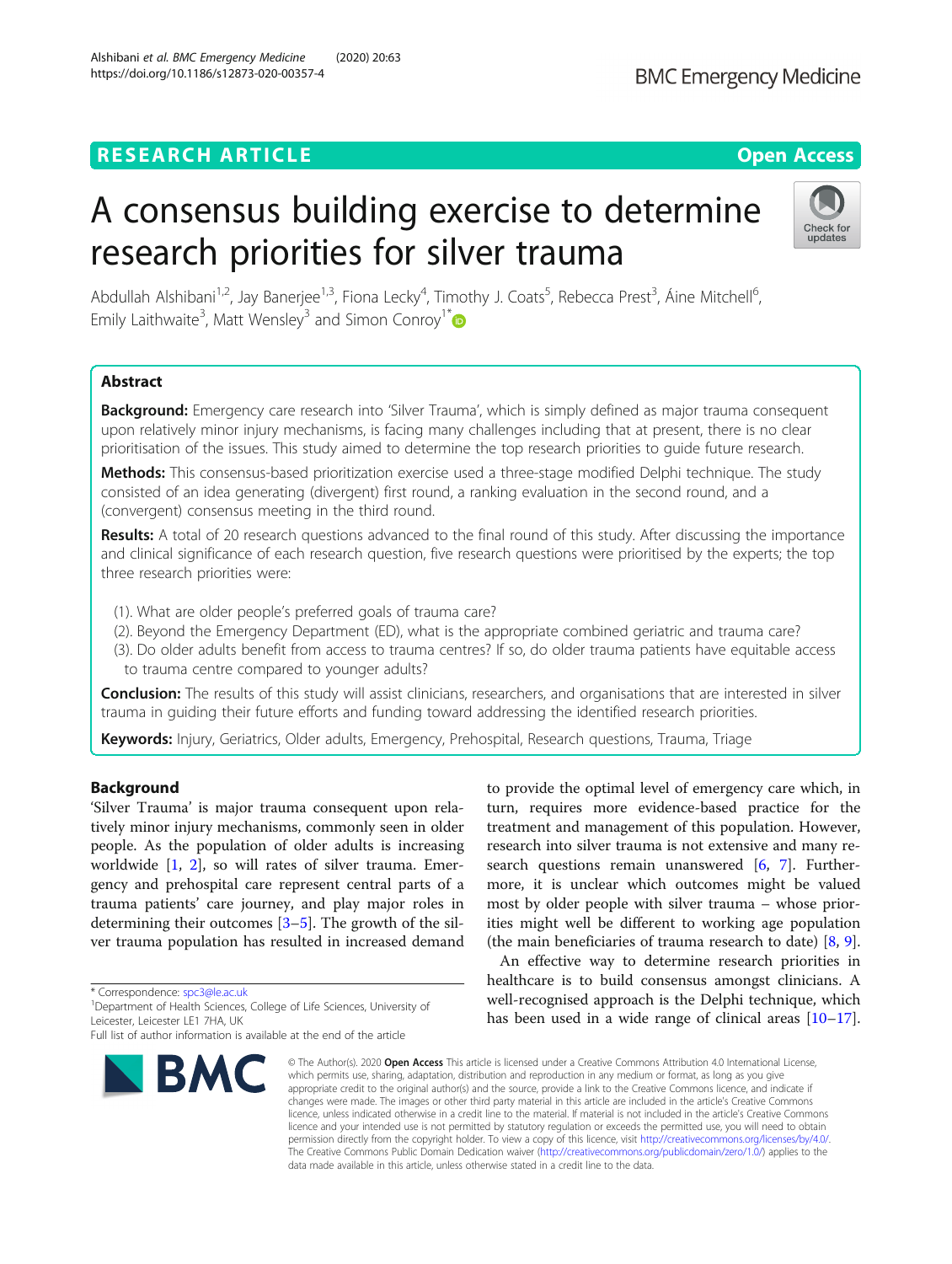However, no such study has been conducted looking into silver trauma. Therefore, the aim of this study was to build a consensus among clinicians to determine research priorities for silver trauma.

### Methods

This research priority consensus exercise applied a three-step modified Delphi technique. The process of this study consisted of an idea generating (divergent) first round, a ranking evaluation in the second round, and a (convergent) consensus meeting in the third round. The full protocol of this study is already published [\[8](#page-7-0)]. The quality indicators and, in addition, the methodological criteria for reporting Delphi studies in publication were considered when developing the study protocol [\[18\]](#page-7-0).

#### Study protocol

In the first round, a web-based questionnaire using Google Forms was generated and sent via email. The participants from the designated networks in this study were asked to compose up to three research questions they considered important to address in future research. Research questions should be written according to Patient, Intervention, Comparison, and Outcome (PICO) format and submitted within a two-week period. In addition, demographic data was collected from the participants in this round and in all the rounds in this study. Ideas that described the same issue and research question were grouped. Issues that were not related to silver trauma and others that lacked the main components of a PICO format to develop a research question were excluded by the study team.

The second round of this study consisted of two steps. In the first step, a 'Silver Trauma Panel' consisting of geriatricians and emergency physicians from the United Kingdom (UK), with a self-identified interest in silver trauma was formed to evaluate the questions from round I. All geriatricians and emergency physicians from Leicester Royal Infirmary (LRI) hospital, National Health Service (NHS), UK who are involved in the treatment and management of older trauma patients were invited to be members of the panel. This step was added to the predetermined study protocol in order to reduce the number of the research questions to a manageable number before launching the next step of this round. Clear and specific meeting schedule and inclusion criteria were predetermined before the meeting. After that, a face to face meeting was held to discuss each research question and decide if it was clinically significant and needed to be addressed in future research. Questions which at least 50% or more of the silver trauma panel voted as 'Yes' to be clinically significant to improve the outcomes of this

population and needing to be addressed in future research were included in the next step of round II.

In the second step of this round, a second web-based questionnaire using Google Forms was sent through email to all members of the designated networks in this study which remained online for two weeks. The invited participants were asked to prioritise each research question from the first step of round II on a 5-point Likert scale according to their perceived level of importance [\[19\]](#page-7-0). Research questions reaching inclusion or non-consensus thresholds in this step were predetermined to progress to the final round of the study. The predetermined consensus thresholds of both steps are shown in Table 1.

In the third round of this study, a consensus meeting was held where experts in trauma care for older people from East Midlands Major Trauma Network (EMMTN) – Frailty Group, UK were invited to discuss the results of round II of the study. After that, each expert was asked to rank the top three research questions that they thought most important using the predetermined round III ranking scale (first priority [3 points], second priority [2 points], and third priority [1 point]). The responses from the experts were then collected and analysed for final ranking of the research priories. Research priorities were ranked from the highest to lowest median. In case two or more research priorities had the same median, they were ranked from shorter to wider inter-quartile range. After that, the top three research questions with the highest median and narrowest inter-quartile range were determined and formed the final results of this study.

#### The invited participants in all rounds of the study

The online questionnaires in round I and second step of round II of this study were sent through email to all members of the following networks and groups: (1) Trauma Audit and Research Network (TARN) - Older People's group, UK, (2) The Royal College of Emergency Medicine (RCEM) - Clinical Studies group, UK, (3) The National Ambulance Service

| Round II (a) Consensus thresholds |                                                                                                                      |  |  |
|-----------------------------------|----------------------------------------------------------------------------------------------------------------------|--|--|
| Inclusion                         | $\geq$ 50% of the votes with 'Yes'                                                                                   |  |  |
| <b>Exclusion</b>                  | > 50% of the votes with 'No'                                                                                         |  |  |
| Round II (b) Consensus thresholds |                                                                                                                      |  |  |
| Inclusion                         | >75% of respondents provide a positive result<br>(four or five) on the Likert scale for all criteria.                |  |  |
| <b>Exclusion</b>                  | >75% of respondents provide a negative result<br>(one or two) on the Likert scale for all criteria.                  |  |  |
| Non-consensus                     | When the proposed priority research question<br>has met neither the inclusion nor exclusion<br>consensus thresholds. |  |  |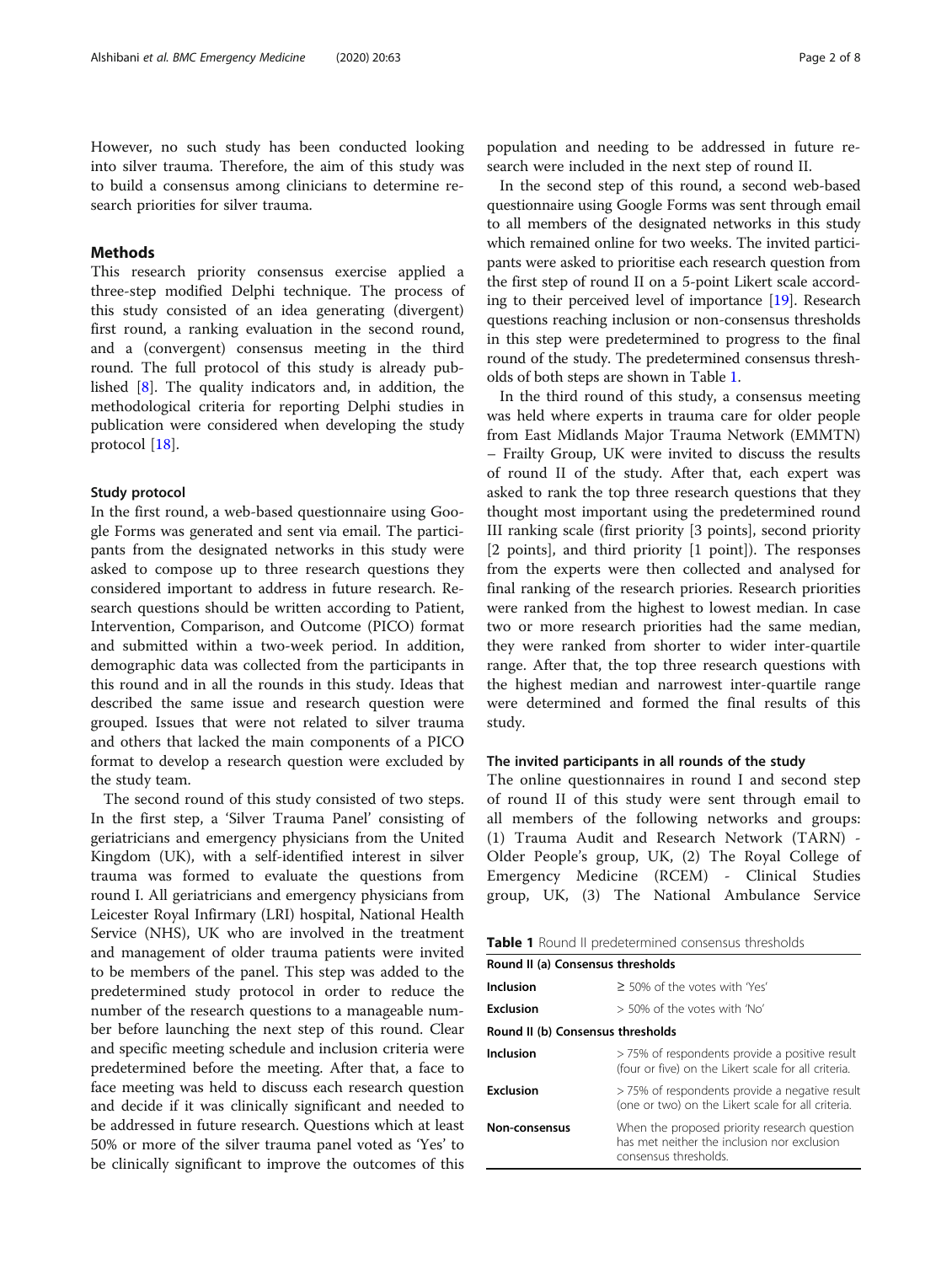Medical Directors (NASMeD), UK, (4) European Geriatric Medicine Society (EuGMS), Europe, (5) American College of Emergency Physicians (ACEP) - Geriatric Emergency Medicine Section, United States of America (USA), (6) Society for Academic Emergency Medicine (SAEM) - Academy of Geriatric Emergency Medicine (AGEM), USA, (7) American Academy of Emergency Medicine (AAEM) - Geriatric Interest Group, USA, and (8) Australasian College for Emergency Medicine (ACEM), Australia. The 'Silver Trauma Panel' in the first step of round II of the study composed of geriatricians and emergency physicians from LRI hospital, NHS, UK. In the final round of this study, experts from the EMMTN – Frailty Group, UK, who have strong interest and experience in caring for silver trauma patients were invited to the consensus meeting.

#### Data analysis

The percentage of the demographics of the participants in all rounds of the study was calculated. Furthermore, the percentage of the responses to each research question was calculated in step (a) and (b) of round II in this study according to the consensus thresholds of each step. In the final round of this study, the median and interquartile range of each research question, ranked by the experts, were calculated and the top three research priorities, with highest mean and narrowest interquartile range, were determined and constituted the final results of the study.

#### Ethical approval

Ethical approval was obtained from the University of Leicester. The invited participants in round I and round II received a participant information sheet which includes the main information of the study and the required tasks to complete the online questionnaires. After reading this, they were asked to agree for their anonymised information to be shared when reporting the survey results if they wish to go ahead and complete the questionnaires. In round III of the study, written consent was obtained from all participating experts at the consensus meeting. Anonymised data was secured in a protected secure network to which only the study team members had access.

## Results

#### **Demographics**

In round I, a total of 442 clinicians were invited through email, of which 94 (21%) participated and completed the online survey. The majority of the participants in this round were doctors  $n = 52$  (55%) and paramedics  $n = 39$  (42%). Most of the participants were specialised in prehospital care 44 (47%), emergency medicine 41 (44%), and both 4 (4%). Participants had a wide experience and most of them were from the UK  $n = 59$  (62%) and the USA 28 (30%) (Table [2\)](#page-3-0).

In Round II (a), a 'Silver Trauma Panel' consisting of six doctors (geriatricians and emergency physicians) from the UK, with a self-identified interest in silver trauma was formed to evaluate the questions from round I (Table [2\)](#page-3-0).

In round II (b), a total of 562 participants were invited through email. Of the 562 participants, 87 (16%) responded and completed the online survey. Most of the participants in this round were doctors 83 (95%) and most specialised in emergency medicine  $n = 78$  (90%). As with round I, participants had a wide range of experience and the majority were from the UK  $n = 40$  (46%) and the USA  $n = 23$  $n = 23$  $n = 23$  (26%) (Table 2).

In the final round of this study, eight experts from EMMTN - Frailty Group, UK attended the meeting: four doctors, three Advanced Clinical Practitioners (ACP), and one nurse. Most were specialised in emergency medicine (6/8, 75%). The participating experts had different years of experience and all were from the UK (Table [2\)](#page-3-0).

#### Interventions

In round I, participants were asked to compose up to three research questions they considered important to address in future research. Ninety-four participants provided 248 issues around improving outcomes of injured older adults. Ideas that described the same issue and research question were grouped. Issues that were not related to silver trauma and others that lacked the main components of the PICO format to develop a research question were excluded by the study team, leaving 74 PICO questions. A flow chart of the process of round I is presented in Fig. [1](#page-4-0).

In round II (a), A 'Silver Trauma Panel' was convened. The panel had a two-hour face to face meeting to discuss and evaluate the research questions of round I. Of the 74 research questions brought forward from Round I, 20 priorities had at least 50% or more of the votes with 'Yes' to be clinically significant and needed to be addressed in future research. Therefore, these 20 research questions were determined to progress to the second step of this round (Table [3\)](#page-5-0).

In round II (b), the participants ranked the 20 research priorities on a 5-point Likert scale. This resulted in seven research priorities meeting the predetermined inclusion threshold (> 75% of the responses were positive [4 or 5 on the Likert scale]), none meeting the exclusion threshold (> 75% were negative [1 or 2 on the Likert scale]), and 13 meeting the non-consensus threshold (met neither the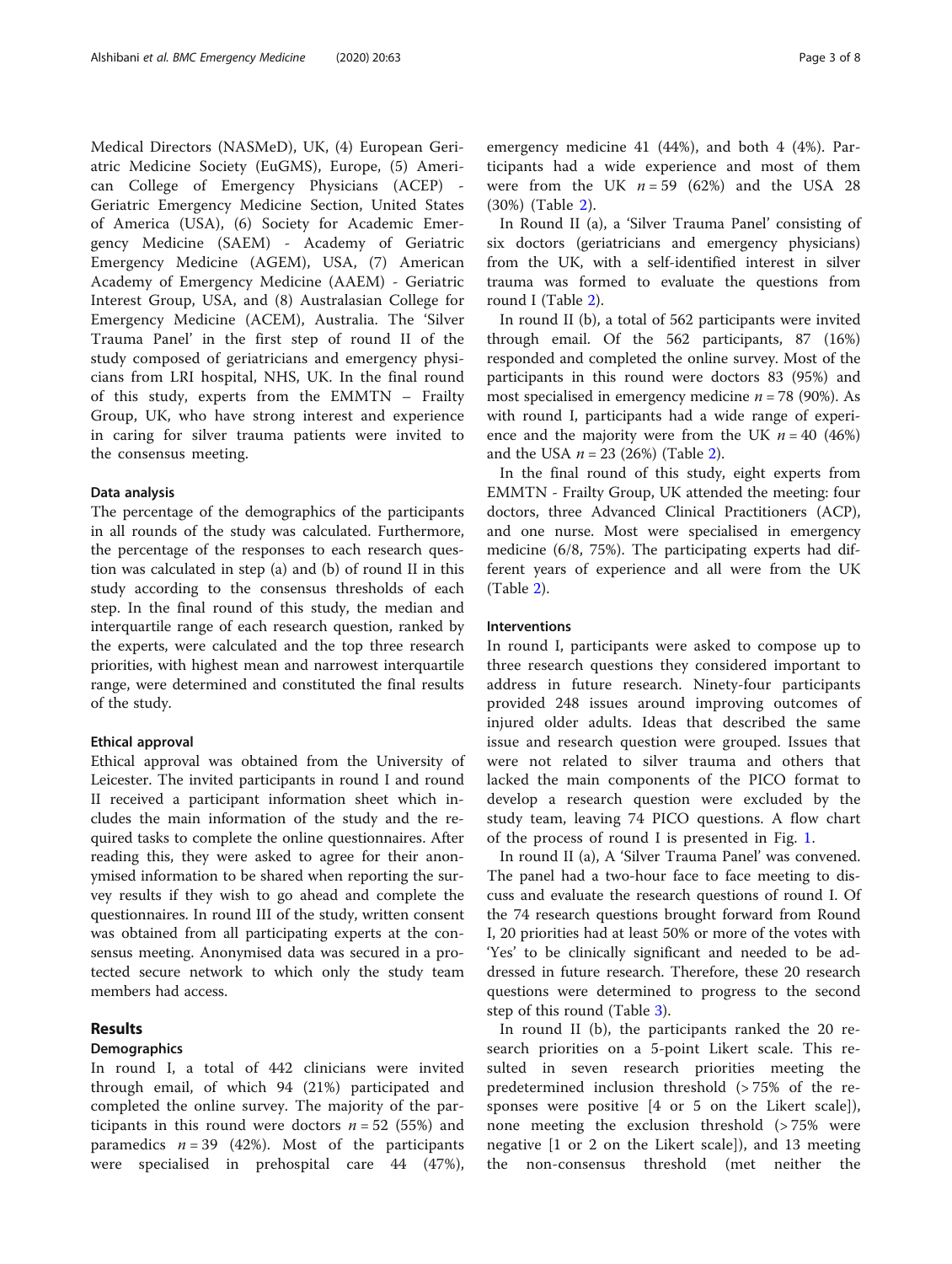# <span id="page-3-0"></span>Table 2 Summary of Demographics of the Participants in the Study

| Variable                                                     | Results $n$ (%) |                     |              |              |
|--------------------------------------------------------------|-----------------|---------------------|--------------|--------------|
|                                                              | Round I         | Round II (a)        | Round II (b) | Round III    |
| <b>Clinical Role</b>                                         |                 |                     |              |              |
| Doctors                                                      | 52 (55%)        | 6 (100%)            | 83 (95%)     | 4 (50%)      |
| Paramedics                                                   | 39 (42%)        | 0                   | 2(2%)        | 0            |
| Researchers                                                  | 3(3%)           | 0                   | $1(1\%)$     | 0            |
| Epidemiologist                                               | 0               | 0                   | 1(1%)        | $\mathbf 0$  |
| Advanced Clinical Practitioners (ACP)                        | 0               | $\mathsf{O}\xspace$ | $\mathbf 0$  | 3 (38%)      |
| Nurse                                                        | $\overline{0}$  | 0                   | $\mathbf 0$  | 1(13%)       |
| Specialty                                                    |                 |                     |              |              |
| Prehospital Care                                             | 44 (47%)        | $\mathsf{O}\xspace$ | 4 (5%)       | $\mathbf 0$  |
| Emergency Medicine                                           | 41 (44%)        | 2 (33%)             | 78 (90%)     | 6 (75%)      |
| Prehospital Care & Emergency Medicine                        | 4(4%)           | $\mathsf{O}\xspace$ | $\mathbf 0$  | 0            |
| Geriatric Medicine                                           | 3(3%)           | 4 (67%)             | 1(1%)        | 0            |
| Anaesthesia                                                  | $1(1\%)$        |                     | 1(1%)        | $\mathbf{0}$ |
| Prehospital Care, Emergency Medicine, and Geriatric Medicine | $1(1\%)$        | 0                   | $\mathbf 0$  | $\mathbf{0}$ |
| Trauma and orthopaedics                                      | 0               | $\mathbf 0$         | 3(3%)        | $\mathbf 0$  |
| Emergency Medicine, and Geriatric Medicine                   | 0               | 0                   | 0            | 1(13%)       |
| Nursing Management                                           | 0               | 0                   | $\mathbf 0$  | 1(13%)       |
| <b>Years of Experience</b>                                   |                 |                     |              |              |
| 1-5 Years                                                    | 8 (9%)          | $\mathsf{O}\xspace$ | 3(3%)        | $\mathbf 0$  |
| 6-10 Years                                                   | 14 (15%)        | 1(17%)              | 11 (13%)     | 1(13%)       |
| 11-15 Years                                                  | 13 (14%)        | $\mathbf 0$         | 15 (17%)     | 3 (38%)      |
| 16-20 Years                                                  | 20 (21%)        | 3 (50%)             | 20 (23%)     | $\mathbf 0$  |
| 21-25 Years                                                  | 16 (17%)        | $\mathsf{O}\xspace$ | 18 (21%)     | 2(25%)       |
| 26-30 Years                                                  | 9 (10%)         | 1 (17%)             | 7 (8%)       | 1(13%)       |
| over 30 Years                                                | 14 (15%)        | 1(17%)              | 13 (15%)     | 1(13%)       |
| <b>Country of Current Clinical Practice</b>                  |                 |                     |              |              |
| United Kingdom (UK)                                          | 59 (62%)        | 6 (100%)            | 40 (46%)     | 8 (100%)     |
| United States of America (USA)                               | 28 (30%)        | 0                   | 23 (26%)     | $\mathbf 0$  |
| Germany                                                      | $1(1\%)$        | 0                   | $\mathbf 0$  | 0            |
| Finland                                                      | 1(1%)           | $\mathbf 0$         | $\mathbf 0$  | 0            |
| Belgium                                                      | 1(1%)           | 0                   | 0            | 0            |
| Portugal                                                     | 1(1%)           | 0                   | $\mathbf 0$  | 0            |
| Czech Republic                                               | 1(1%)           | $\mathsf{O}\xspace$ | 1(1%)        | 0            |
| Switzerland                                                  | 0               | $\mathsf{O}\xspace$ | $1(1\%)$     | 0            |
| Ireland                                                      | 0               | 0                   | 1(1%)        | 0            |
| Australia                                                    | 1(1%)           | $\mathsf{O}\xspace$ | 16 (18%)     | 0            |
| Trinidad and Tobago.                                         | $1(1\%)$        | $\mathsf{O}\xspace$ | 1(1%)        | 0            |
| New Zealand                                                  | 0               | 0                   | 3(3%)        | 0            |
| Canada                                                       | 0               | $\mathsf{O}\xspace$ | 1(1%)        | 0            |

inclusion or exclusion thresholds). Research priorities reaching the inclusion or non-consensus thresholds in this round were predetermined to progress to the final round of this study. Therefore, all 20 research priorities in this round were determined to progress to the final round (Table [4](#page-6-0)).

The experts in the final round were asked to discuss each of the 20 research questions from round II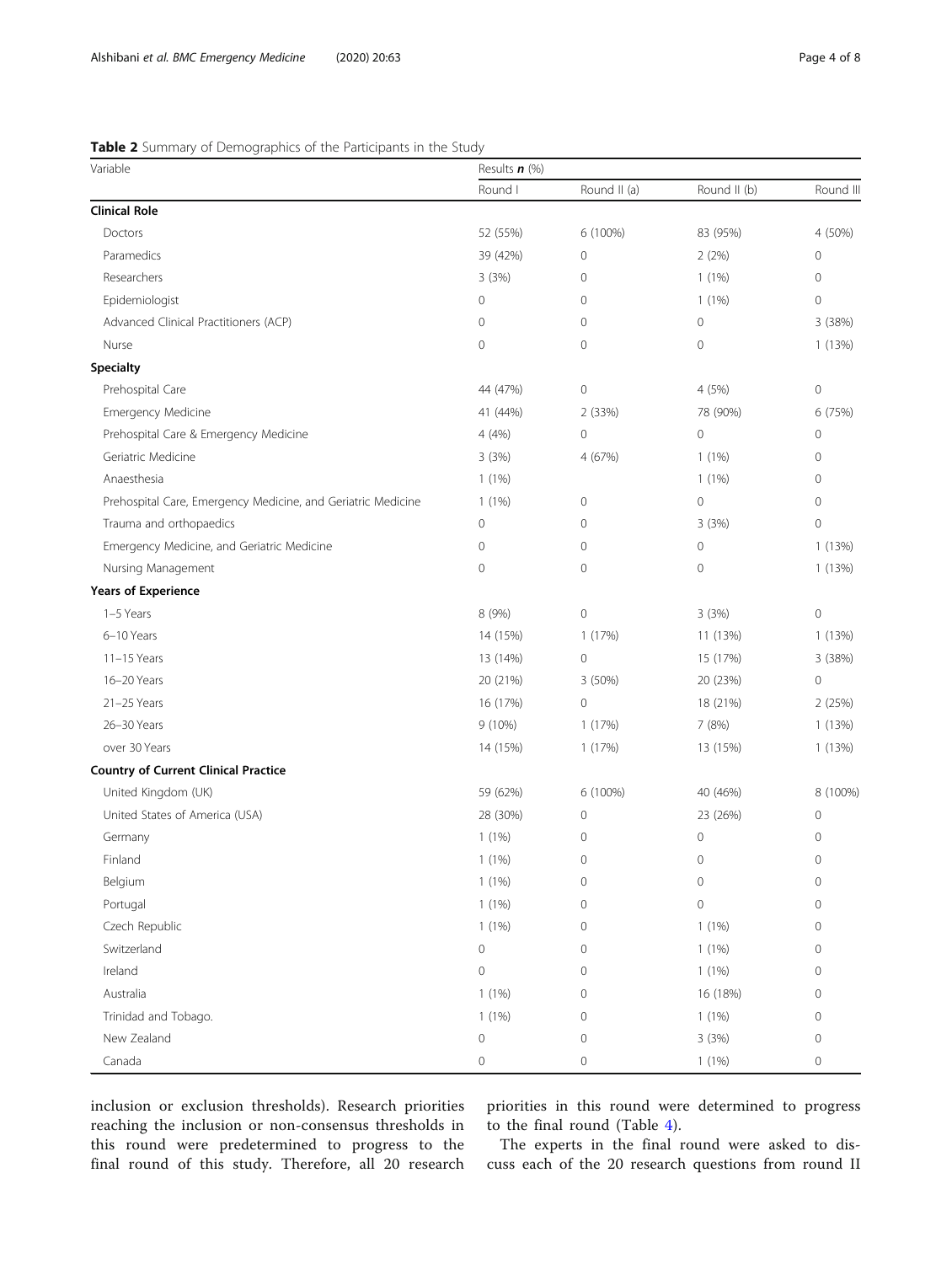<span id="page-4-0"></span>

of the study. After that, each expert was asked to prioritise the top three research questions that they thought most important using the predetermined round III ranking scale. As a result, five of the 20 research questions were prioritised (Table [5](#page-6-0)), of which the top three were:

- (1).What are the older people's preferred goals of trauma care?
- (2). Beyond the Emergency Department (ED), what is the appropriate combined geriatric and trauma care?
- (3). Do older adults benefit from access to trauma centres? If so, do older trauma patients have equal access to trauma centre compared to younger adults?

The experts in this round highlighted the need to determine the appropriate outcome measures specifically for silver trauma patients. One example mentioned by one of the experts was that identifying polytrauma in frail older patients does not always change their outcomes, so in young trauma patients, we usually expect them to walk out of hospital with full functional recovery, while in these patients we may rather look at their comfort and palliation.

#### **Discussion**

Our study invited both national and international clinicians and experts who are interested in silver trauma to discuss and determine the top research priorities for emergency care of silver trauma. Twenty research questions (seven met the inclusion threshold and 13 met the non-consensus threshold) were considered to be important and proceeded to the final round of this study. Of these, the top three research priorities were identified in the final round as follows: (1) What are the older people's preferred goals of trauma care?, (2) Beyond the ED, what is the appropriate combined geriatric and trauma care?, and (3) Do older adults benefit from access to trauma centres? If so, do older trauma patients have equal access to trauma centre compared to younger adults? The experts at the consensus meeting considered that there is a need to determine the appropriate outcome measures specifically for silver trauma patients, so the impact of emergency care interventions and diagnostics can be accurately assessed for this population.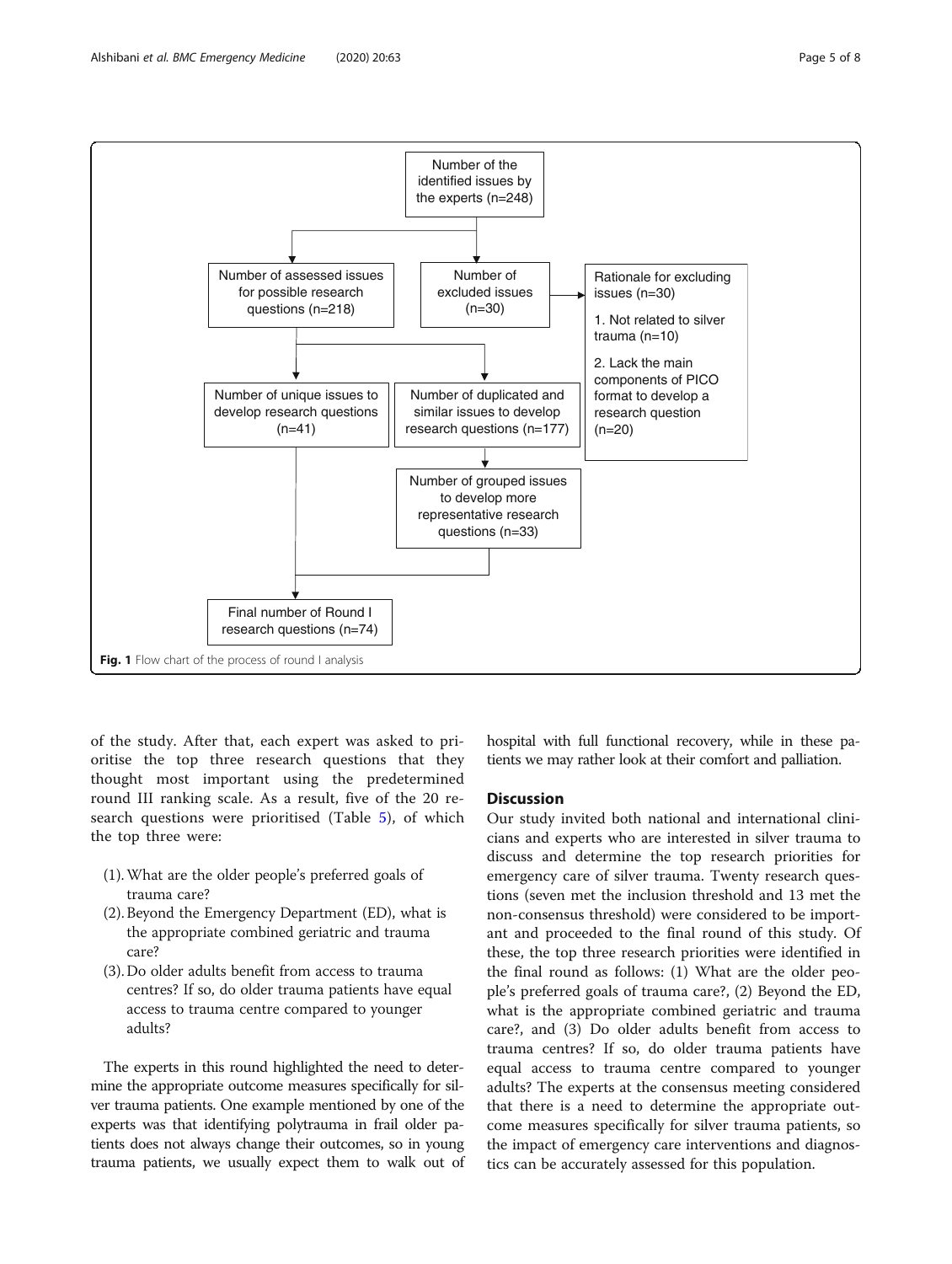#### <span id="page-5-0"></span>Table 3 Round II (a) determined research priorities

#### Research Questions

1. What are the possible aspects of cognitive bias that could play a significant role when informing early decisions about timing and mode of imaging and operative interventions for seriously injured older adults? Cognitive bias could include confirmation and availability biases.

2. Could the development of specific triage criteria improve the outcomes of older trauma patients?

3. Do older adults benefit from access to trauma centres? If so, do older trauma patients have equal access to trauma centre compared to younger adults?

4. Beyond the ED, what is the appropriate combined geriatric and trauma care?

5. Is older abuse effectively assessed among injured older adults in emergency departments?

6. What is the role of end of life care for older trauma patients in the Emergency and Pre-hospital settings?

7. What is the appropriate expertise level of provider while caring of injured older adults (ED physician, Trauma surgeon, Academic vs community hospital, designated trauma center vs. not)?

8. What is the best way for screening and managing rib fractures among older trauma patients to improve their outcomes?

9. What is the appropriate way to evaluate older adults' driving competency and skills?

10. Could the application of "Trauma-geriatric" model similar to "ortho-geriatric" model improve the outcomes of injured older adults?

11. What is the impact comorbidities including age specific comorbid conditions (like frailty, cognitive decline, and reduced independence) on the outcomes of injured older adults? This could include pain management and secondary trauma.

12. What is the impact of polypharmacy on the outcomes of injured older adults?

13. Does the benefits or potential harms of ED geriatric trauma services (diagnostic, therapeutic resuscitation) require quantification as does the value of geriatric-specific ED or geriatric trauma services?

14. What group of older trauma patients could benefit from trauma team activation?

15. Is the holistic approach considered by healthcare providers while assessing frail older patients?

16. How to achieve appropriate, navigable and safe disposition for older trauma patients?

17. Does patient's outcomes differ between early Comprehensive Geriatric Assessment (CGA) versus normal care specifically in the setting of a trauma unit or major trauma centre?

18. What is the most appropriate and effective way to identify spinal injury following low mechanism falls among older people?

19. What are the older people's preferred goals of trauma care?

20. What are the physical and cognitive functional outcomes of older people discharged form hospital following major trauma?

The study in round I and round II aimed to determine top research questions to improve the outcomes of silver trauma patients that could be applied at Western developed healthcare systems including the UK. As a result, healthcare providers from these

systems had participated in forming and prioritising the top research questions (Table [2](#page-3-0)). However, the study, in round III, focused in determining the top three research questions that could be applied specifically in the UK. This is mainly due to one of the reasons of conducting this study which is determining the top research questions especially in the UK [\[8](#page-7-0)]. Therefore, experts in trauma care for older people from the UK only were invited to the meeting in the final round to discuss and determine the top research questions.

This study has some limitations; the response rates in round I and round II were relatively low (21 and 16%, respectively). However, the aim of this study is not to get high response but rather to have a good representation of research ideas, which appeared to be the case. The main focus in this study was to determine silver trauma research priorities in Western developed healthcare systems, so the results of this study may not be applicable to other regions. Although our questionnaires and consensus meeting invitations were sent to networks and groups that involved healthcare professionals from different clinical roles, most of the participants and experts in this study were doctors; other members of the healthcare team may have alternative thoughts. Moreover, although we invited members from EuGMS and some other groups and networks which are interdisciplinary, we had minimal representation from geriatricians in our study. We were not able to collect data on reasons for non-response, so it is difficult to know why geriatrician invitees were underrepresented.

The findings from this study, will help researchers, healthcare professionals, and policymakers prioritise funding calls relating to trauma and older people. Important areas for future research might include developing Patient Reported Outcomes for silver trauma, developing and evaluating geriatric attuned trauma services or assessing outcomes for older people with silver trauma who are cared for in trauma centres.

#### Conclusion

This study has identified the top research priorities that should be addressed in future research to improve emergency care of silver trauma patients. The top research priorities of silver trauma include determining the appropriate combined geriatric and trauma care beyond ED care, identifying the perspectives of older trauma patients about their preferred goals of their trauma care, and determining the benefits of major trauma centre access for silver trauma patients and assessing the equity of such access if it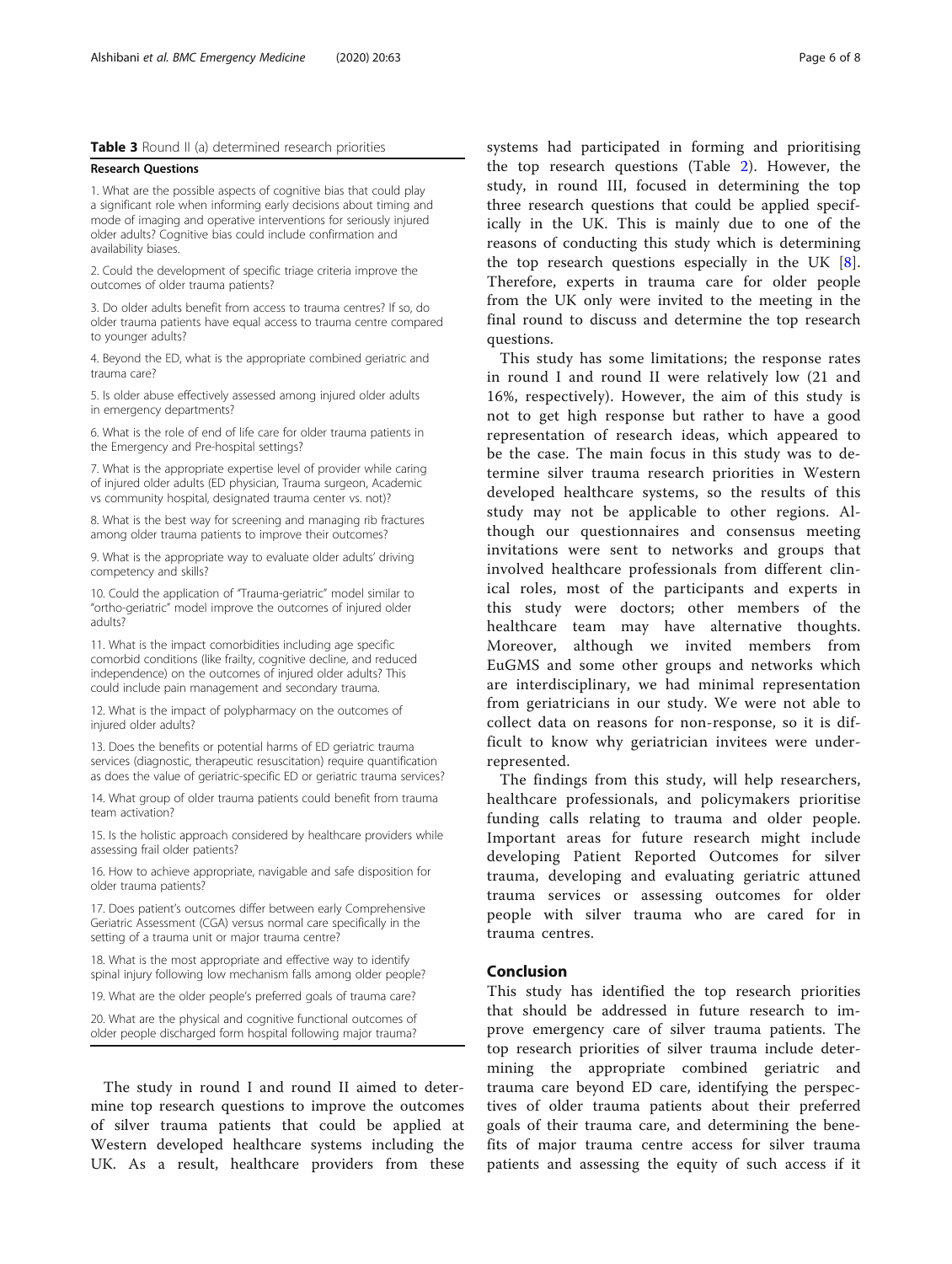# <span id="page-6-0"></span>Table 4 Round II (b) progressing research priorities to the final round of the study

| Research Questions                                                                                                                                                                                                                                                                              | Inclusion (%) | Exclusion (%) |
|-------------------------------------------------------------------------------------------------------------------------------------------------------------------------------------------------------------------------------------------------------------------------------------------------|---------------|---------------|
| <b>Included Research Ouestions</b>                                                                                                                                                                                                                                                              |               |               |
| 1. Could the development of specific triage criteria improve the outcomes of older trauma patients?                                                                                                                                                                                             | 86%           | 7%            |
| 2. What group of older trauma patients could benefit from trauma team activation?                                                                                                                                                                                                               | 82%           | 6%            |
| 3. Could the application of "Trauma-geriatric" model similar to "ortho-geriatric" model improve the<br>outcomes of injured older adults?                                                                                                                                                        | 79%           | 6%            |
| 4. Do older adults benefit from access to trauma centres? If so, do older trauma patients have equal<br>access to trauma centre compared to younger adults?                                                                                                                                     | 78%           | 6%            |
| 5. What is the best way for screening and managing rib fractures among older trauma patients to<br>improve their outcomes?                                                                                                                                                                      | 77%           | 7%            |
| 6. What are the physical and cognitive functional outcomes of older people discharged form hospital<br>following major trauma?                                                                                                                                                                  | 75%           | 2%            |
| 7. Beyond the ED, what is the appropriate combined geriatric and trauma care?                                                                                                                                                                                                                   | 75%           | 7%            |
| <b>Non-Consensus Research Ouestions</b>                                                                                                                                                                                                                                                         |               |               |
| 8. What are the older people's preferred goals of trauma care?                                                                                                                                                                                                                                  | 71%           | 8%            |
| 9. What is the impact comorbidities including age specific comorbid conditions (like frailty, cognitive<br>decline, and reduced independence) on the outcomes of injured older adults? This could include pain<br>management and secondary trauma.                                              | 70%           | 13%           |
| 10. What is the impact of polypharmacy on the outcomes of injured older adults?                                                                                                                                                                                                                 | 64%           | 10%           |
| 11. Does patient's outcomes differ between early Comprehensive Geriatric Assessment (CGA) versus normal<br>care specifically in the setting of a trauma unit or major trauma centre?                                                                                                            | 63%           | 8%            |
| 12. What is the most appropriate and effective way to identify spinal injury following low mechanism falls<br>among older people?                                                                                                                                                               | 61%           | 13%           |
| 13. Does the benefits or potential harms of ED geriatric trauma services (diagnostic, therapeutic resuscitation)<br>require quantification as does the value of geriatric-specific ED or geriatric trauma services?                                                                             | 59%           | 10%           |
| 14. What is the role of end of life care for older trauma patients in the Emergency and Pre-hospital settings?                                                                                                                                                                                  | 59%           | 16%           |
| 15. How to achieve appropriate, navigable and safe disposition for older trauma patients?                                                                                                                                                                                                       | 45%           | 17%           |
| 16. Is older abuse effectively assessed among injured older adults in emergency departments?                                                                                                                                                                                                    | 44%           | 28%           |
| 17. Is the holistic approach considered by healthcare providers while assessing frail older patients?                                                                                                                                                                                           | 41%           | 25%           |
| 18. What are the possible aspects of cognitive bias that could play a significant role when informing early<br>decisions about timing and mode of imaging and operative interventions for seriously injured older adults?<br>Cognitive bias could include confirmation and availability biases. | 38%           | 32%           |
| 19. What is the appropriate expertise level of provider while caring of injured older adults (ED physician,<br>Trauma surgeon, Academic vs community hospital, designated trauma center vs. not)?                                                                                               | 35%           | 31%           |
| 20. What is the appropriate way to evaluate older adults' driving competency and skills?                                                                                                                                                                                                        | 33%           | 46%           |

is determined to be beneficial. The research priorities will be provided to Trauma Audit and Research Network (TARN) in the UK to inform their future silver trauma research and disseminated to funders. Other research questions in the top 20 may be of interest in

other parts of the world. Overall, the results of this study could significantly help in improving the quality of emergency care research of silver trauma to be highly effective and towards more patient-centred care.

| Table 5 Round III prioritised research questions |  |  |  |  |
|--------------------------------------------------|--|--|--|--|
|--------------------------------------------------|--|--|--|--|

| Research Questions |                                                                                                                                                          | Median | Interguartile Range |
|--------------------|----------------------------------------------------------------------------------------------------------------------------------------------------------|--------|---------------------|
|                    | What are the older people's preferred goals of trauma care?                                                                                              | 25     | . 5                 |
| 2.                 | Beyond the ED, what is the appropriate combined geriatric and trauma care?                                                                               |        | 0.5                 |
| 3.                 | Do older adults benefit from access to trauma centres? If so, do older trauma patients have equal<br>access to trauma centre compared to younger adults? |        |                     |
| 4.                 | What is the best way for screening and managing rib fractures among older trauma patients to<br>improve their outcomes?                                  |        |                     |
| 5.                 | Could the development of specific triage criteria improve the outcomes of older trauma patients?                                                         |        | (1.5)               |